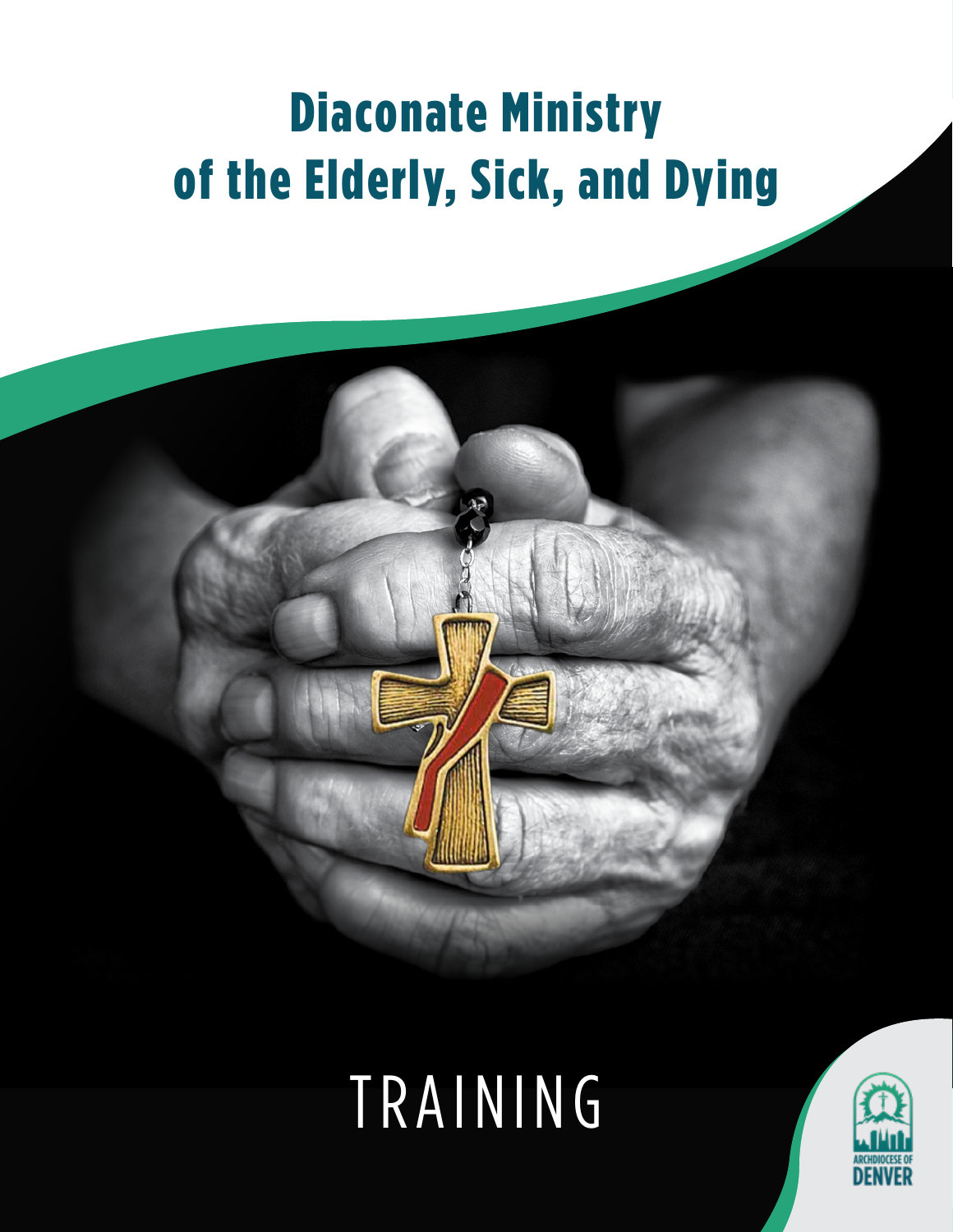## INTRODUCTION

The Retirement Facility Committee compiled these resources to assist you & EMHCs from your parish when visiting the residents of a facility, patient in a hospital or a parishioner who is homebound.

The resources consist of:

- » A brief history of the Communion Ministry (Appendix 1)
- » Frequently asked questions & resource pages.
- » A Training page on conducting a Communion Service.
- » Possible scenarios & situations that could arise during a visit and responses to effectively manage a situation with Pastoral care.
- » A pamphlet template for family members of the resident/patient. Offering the residents' continual prayer in wanting their family member to practice their faith.

The pamphlet is in a Publisher file, so that you can insert your name and parish information. If you do not have Publisher available to you, you can send Amy the information to personalize the pamphlet.

When printing the pamphlet double sided it is best to flip the page on the short edge, so the copy on the 2nd page is right side up.

» A PowerPoint presentation by Deacon John Volk, MD on issues those who are in the later stages of life face.

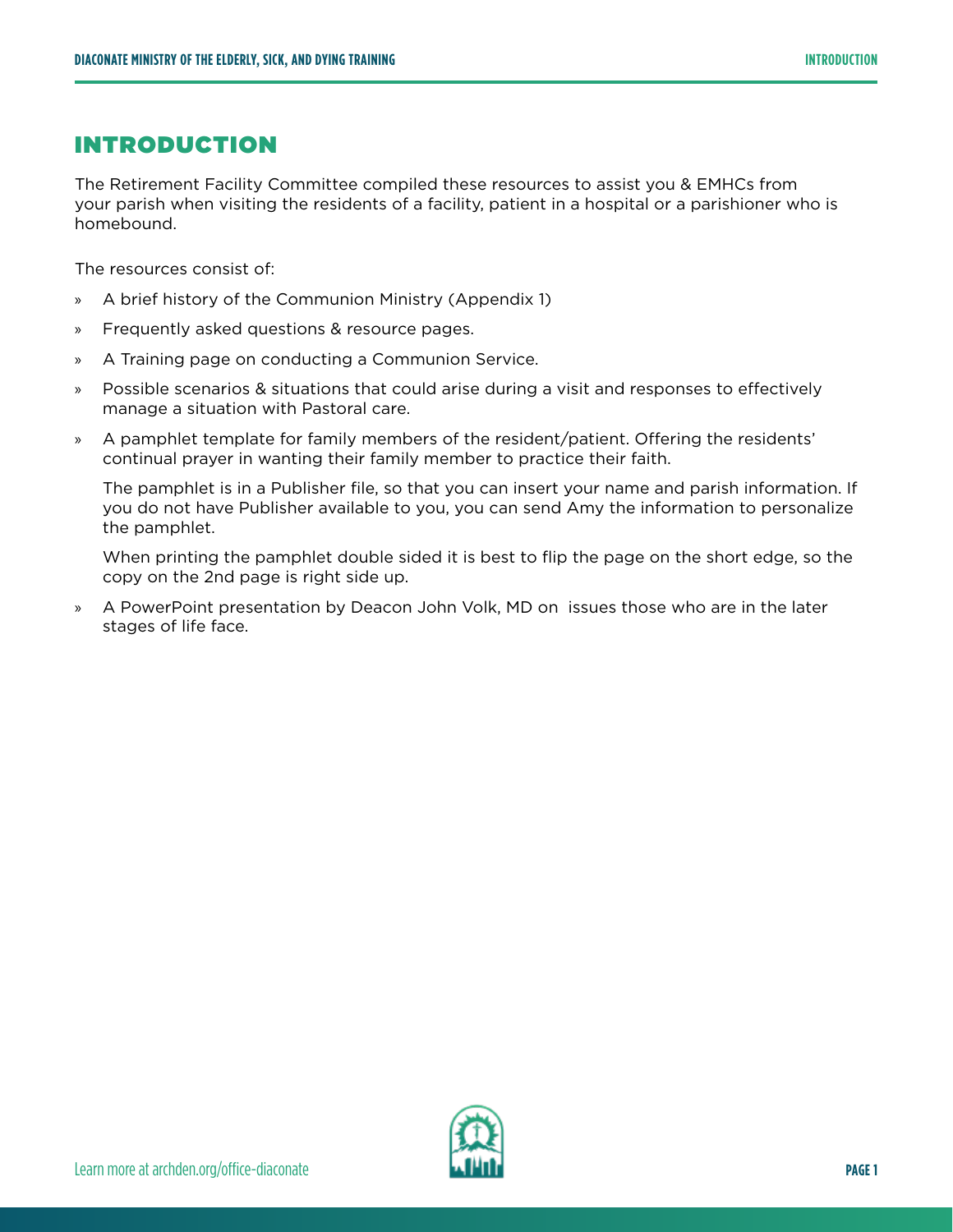## DEACON RETIREMENT FACILITIES COMMITTEE TRAINING

## **I. Training Deacons for Ministry in Retirement Facilities**

- a. Developing relationships with Program Managers
- b. Visiting with residents, and their families and developing relationships with them.
- c. Review and understand the training Power Point from Deacon John Volk M.D.

Retirement Facilities Committee-Outline on how a Deacon can preside at a Communion Service in an ordinary situation. (Below attachments in English/Spanish)

## **II. Communion Service-Ordinary Situation**

- a. Introductory Rite
- b. Penitential Rite
- c. Liturgy of the Word -Readings of the Day
- d. General Intercessions
- e. Lord's Prayer
- f. Sign of Peace
- g. Invitation for Communion
	- » Distribution of Communion
- h. Concluding Prayer
- i. Blessing
- j. Dismissal

## **III. Communion Service-Extraordinary Situation**

This is a judgement call by the Deacon based on the individual's situation however, some conversation should always be the first thing to assess if the person is able to receive the Blessed Sacrament worthily.

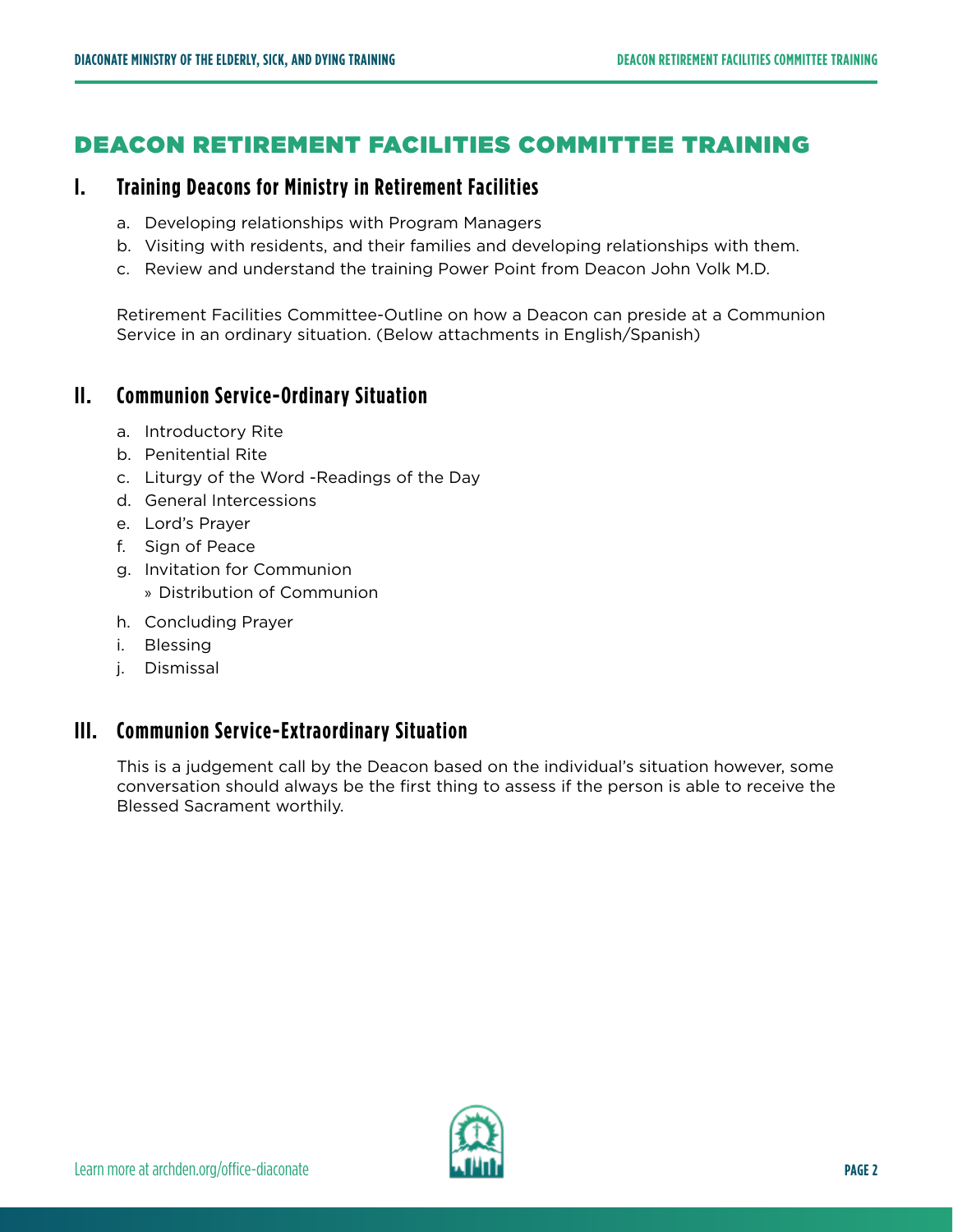## HOLY COMMUNION OUTSIDE OF MASS

## **Outline of the Rite**

**Lay Ministers /Catechesis** reflect on the scripture readings, the Sacraments

especially Penance and Holy Eucharist. What is sin? Etc. **please do before you begin the Service**. It is easy to dovetail this into giving the guidelines of receiving the Blessed Sacrament in the Catholic Church. We are all part of the universal

church and need to mirror what she asks us to do.

#### **Guidelines of receiving Communion in the Catholic Church**

(Guidelines of receiving the Blessed Sacrament in the Catholic Church: you have to be Catholic, baptized by priest or deacon; you must be in the state of grace that means no grave sin on your soul. If you have grave sin, you must go to

Confession to a priest before receiving Communion. You should fast for one hour from food and drink, medicine is ok with water.)

- » **Introductory Rites**: In the name of the Father, and of the Son and of the Holy Spirit. (R) *Amen*
- » **Greeting:** Brothers and sisters, the Lord invites us to his table to share in the Body of Christ: bless him for his goodness. (R) *Blessed be God forever*
- » **Penitential Rite** (includes Confiteor, May almighty God-NO Kyrie)
- » **Liturgy of the Word**

**Scripture Readings Psalm Gospel** (only clergy say "The Lord be with you") **General Intercessions Lord's Prayer**

- » **Sign of Peace:** Let us offer each other the sign of peace
- » **NO Agnus Dei -Lamb of God**
- » **Invitation to Communion** (if you are presiding over a Communion Service otherwise, skip)
- » **Behold the Lamb of God, behold him who takes away the sins of the world. Blessed are those called to the supper of the Lamb.** (R) *Lord I am not worthy that you enter under my roof, but only say the word and my soul shall be healed.*
- » **Distribution of the Blessed Sacrament** (EMHC -DO NOT RECEIVE COMMUNION ON YOUR OWN)
- » **Concluding Prayer**
- » **Concluding Rite:** (Let us pray) 0 God who have willed that we be partakers in the one Bread and the one Chalice, grant us we pray, so to live that, made one in Christ, we may joyfully bear fruit for the salvation of the world. Through Christ our Lord. (R) *Amen*
- » **Blessing** (Lay ministers: May the Lord bless us, protect us from all evil and bring us to everlasting life. Amen)
- » **Dismissal:** GO IN THE PEACE OF CHRIST (R) *Thanks be to God*.

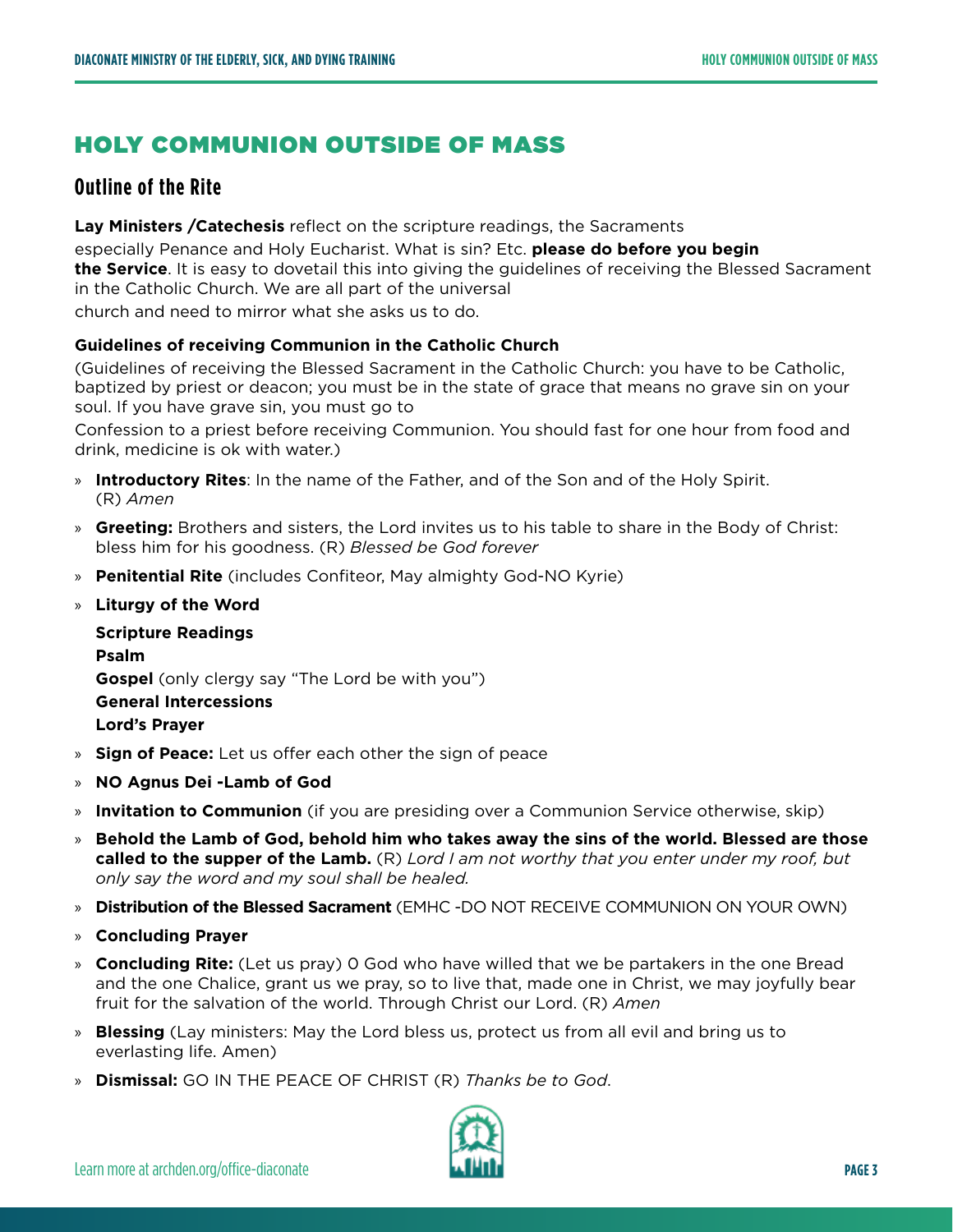## SAGRADA COMUNIÓN FUERA DE MISA

## **Esquema del rito**

**Los Ministros Laicos / Catequesis** reflexionan sobre las lecturas de las Escrituras, los Sacramentos, especialmente la Penitencia y la Sagrada Eucaristia. Que es el pecado Etc. por favor haga antes de comenzar el servicio. Es facil encajar esto para dar las pautas para recibir el Santisimo Sacramento en la Iglesia Católica. Todos somos parte de la i glesia universal y necesitamos reflejar lo que ella nos pide que hagamos.

#### **Pautas para recibir la comunion en la iglesia catolica**

(Pautas para recibir el Santisimo Sacramento en la Iglesia Catolica: tienes que ser catolico, bautizado por un sacerdote o diacono; debes estar en el estado de gracia que significa que no hay pecado grave en tu alma. Si tienes un pecado grave, debes ir Confesarse con un sacerdote antes de recibir la Comunión. Debe ayunar durante una hora despues de comer y beber, la medicina esta bien con agua.

- » **Ritos introductorios**: En el nombre de! Padre, y de! Hijo y de! Espiritu Santo. (R) *Amen*
- » **Saludo:** Hermanos y hermanas, el Seiior nos invita a su mesa para compartir el Cuerpo de Cristo: bendecirlo por su bondad. (R) *Bendito sea Dias por siempre*
- » **Rito Penitencial** (incluye Confiteor, Dios todopoderoso ... NO Senor, ten piedad ... )
- » **Liturgia de la palabra Lecturas biblicas Salmo Evangelio (solo el clero dice que el Seiior este contigo) Intercesiones Generales Orador del Seiior (Padre Nuestro)**
- » **Signo de Ia paz:** Dense Fraternalmente Ia Paz
- » **NO Agnus Dei -Cordero de Dios**
- » **Invitacion a la Comunion** (si esta presidiendo un Servicio de Comunion de lo contrario, omita)
- » **Este es el Cordero de Dios, que quita el pecado del mundo. Dichosos los invitados a la cena del Seiior.** (R) *Senor, no soy digno de que entres en mi casa, pero una palabra tuya bastará para sanarme.*
- » **Distribucion de! Santisimo Sacramento** (EMHC -NO RECIBIR COMUNION POR SU PROPIA)
- » **Oracion conclusiva**
- » **Rito de conclusion:** (Oremos) Oh Dios, que ha querido que seamos participes del unico Pan y el unico Caliz, concedenos que oremos, para vivir eso, hecho uno en Cristo, podemos dar frutos con gozo para Ia salvacion de! mundo. A traves de Cristo nuestro Seiior. (R) *Amén*
- » **Bendicion** (Ministros laicos: Que el Seiior nos beudiga, nos proteja de todo ma! y nos lleve a la vida eterna. Amen)
- » **Despido:** Pueden ir en paz. (R) *Demos gracias a Dias*.

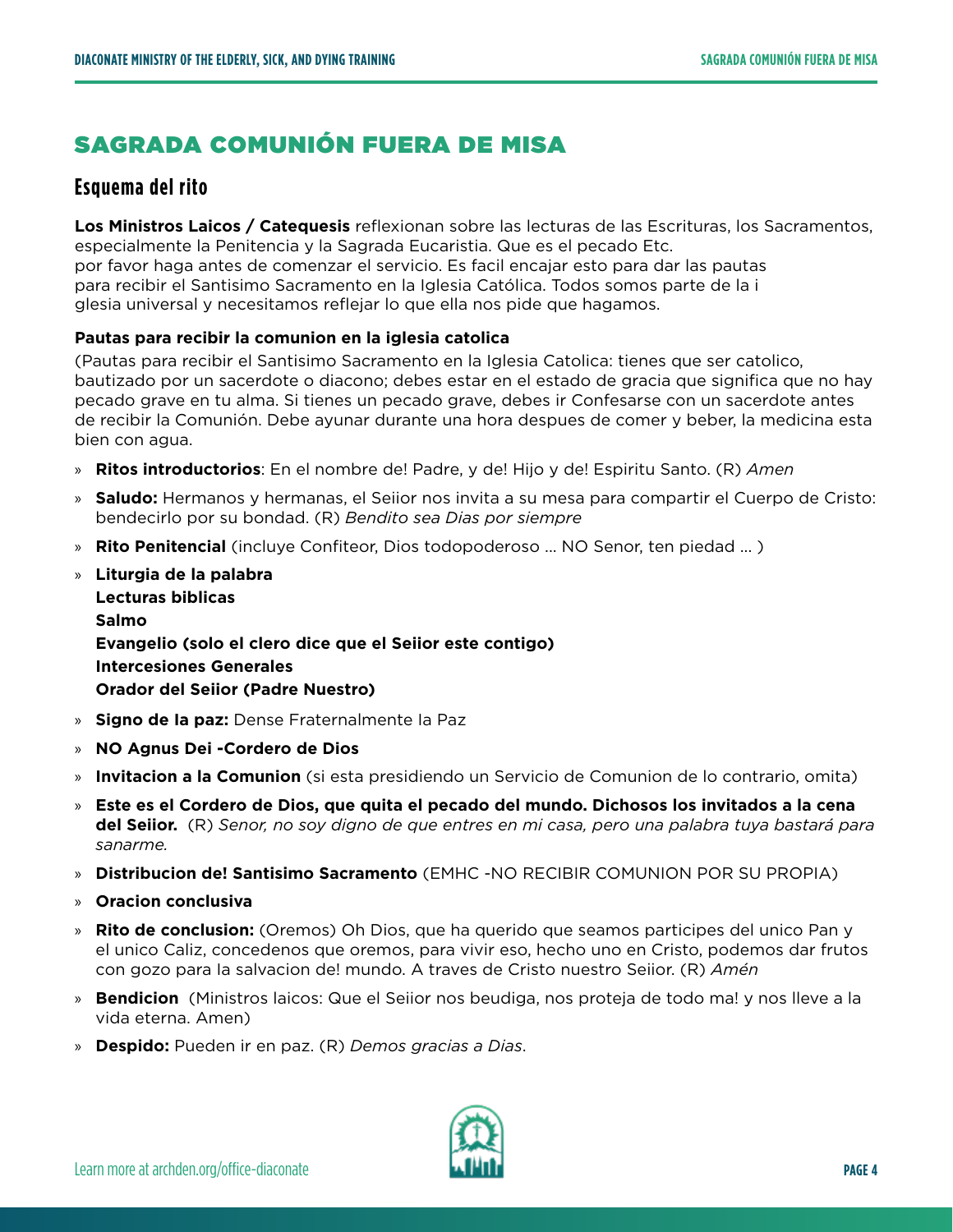## FREQUENTLY ASKED QUESTIONS

## **Deacons May Ask About Holy Communion to the Sick and Those in Facilities**

#### **What is the need for a deacon's ministry while visiting the hospitals, nursing homes, and retirement homes?**

Deacons can find a good answer in the following quotation:

"In these and many other formal ways, the deacon leads the community to reflect on its communion and mission in Jesus Christ, especially impelling the community of believers to live lives of service." The deacon, in effect, sacramentalizes service. "By his own faithful practice of the spiritual and corporal works of mercy, the deacon 'by word and example'…should work so that all the faithful, in imitation of Christ, may place themselves at a constant service of the brothers and sisters." **(National Directory for the Formation, Ministry, and Life of Permanent Deacons in the United States of America, paragraph 34, USCCB, 2nd Ed, 2021)**

The deacon is a **disciple of Christ** as are all baptized Christians. "As a [participant] in the one ecclesial ministry [the deacon] is a specific sacramental sign, in the Church, of Christ the Servant. His role is to 'express the needs and desires of the Christian communities' and to be 'a driving force for service, or *diakonia*,' which is an essential part of the mission of the Church." **(National Directory, paragraph 39)**

The deacon's encounter with those who are being cared for away from their homes and parishes is similar to the disciples walking with Jesus on the road to Emmaus; albeit, the disciples in this case are less able to make the journey without the deacon's presence, understanding, love, diligence, and assistance from Jesus Christ. Yet, in many situations, the emotions of the disciples are similar to those who are elderly and sick.

The deacon carries to the Body and Blood, Soul and Divinity (Jesus Christ) to those Catholics who need HIM in their time of deep need.

The deacon will be the conduit for the Lord to nourish and bless those who are not able to be with their parishes for Holy Mass.

The deacon is the person who understands what is needed to assist the person when the occasion warrants a priest for Reconciliation and Anointing of the Sick.

The deacon's presence may help influence through charitable evangelization those who witness the work of the Savior for his loved one.

The deacon's visit ought to be an opportunity for the Holy Spirit to influence someone who is away from the Church to return.

The deacon is the servant representing the Mystical Body of Christ alive through the Sacrament of the Eucharist.

The deacon participates in the Ministry of the Word and of the Liturgy; however, he also embodies the Church's Ministry of Charity: "Educating and helping in the exercise of the corporal and spiritual works of mercy by the Church; fostering by facilitation, motivation, and organizations the Church's social justice ministry and the preferential option of the poor." **(National Directory, paragraph 13)** The deacon can be a bridge of Christ the Servant in serving those unable to come to the Sacraments and Holy Mass.

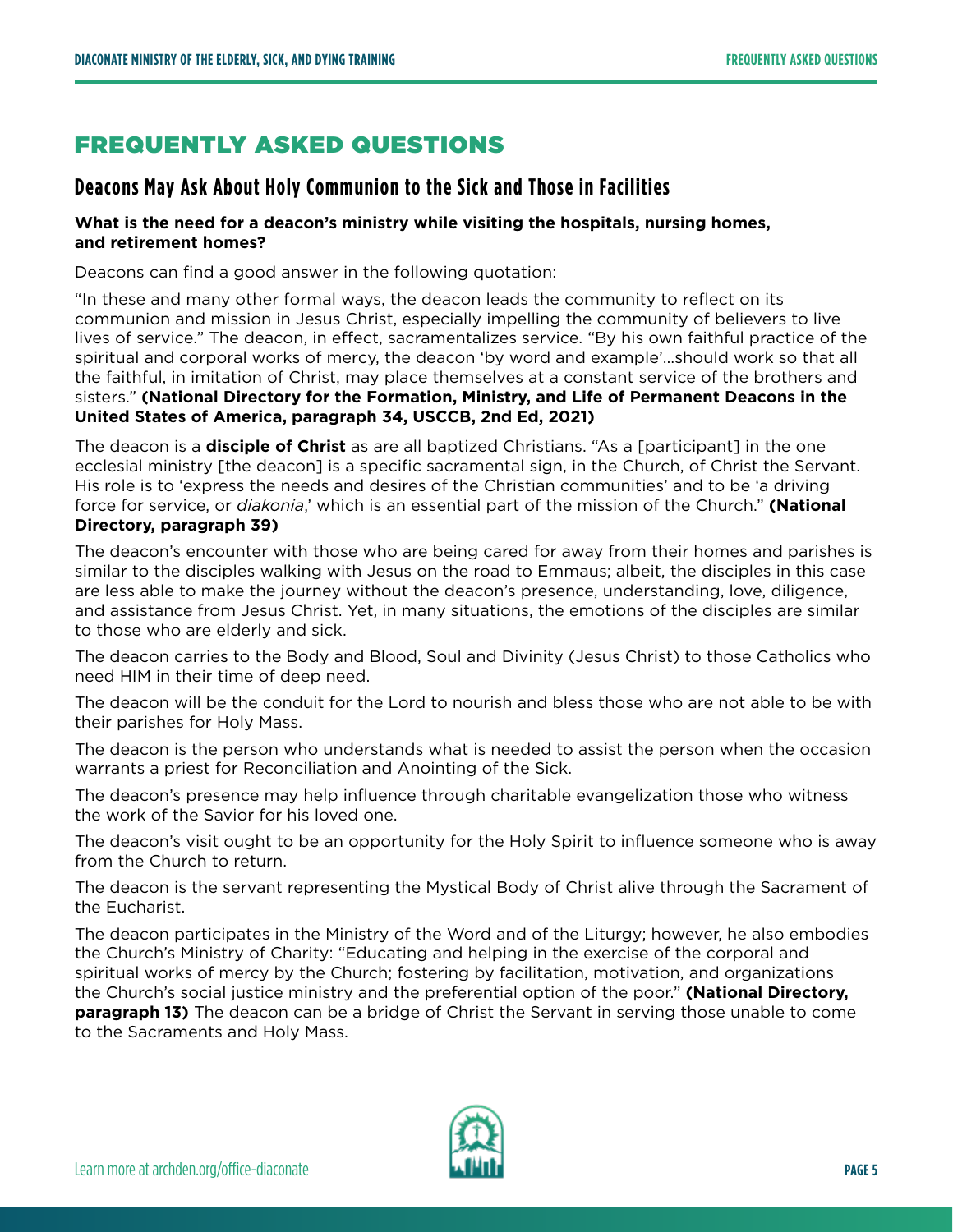#### **Where does a deacon receive his ministry to visit hospitals, nursing homes, and retirement homes (H-N-R), conducting Communion Service as needed?**

The deacon is appointed by his Decree of Stable Appointment to Diaconal Ministry to be available and conduct ministerial duties in hospitals, homes, and retirement homes within the Archdiocese of Denver but in particular cases will need a letter of good standing to minister as a Deacon.

#### **What information or training guide is available for a deacon to reference regarding the H-N-R mentioned above?**

The Office of Liturgy (ref: Archden.org under Offices) has assembled an Extraordinary Minister of Holy Communion Training Booklet (September 2018) to instruct lay persons in this ministry on how to accomplish their mandated service. The deacon, of course, is an Ordinary Minister of Holy Communion; he should find practical guidelines for actions outside of Holy Mass. (You can find a picture of this booklet in the *Resource Guide for Holy Communion Outside of Mass on this website. These and other books can be purchased at Gerken's Religious Goods from their online catalog or contact: sales@gerkens.com or (303) 534-8233.* The books are located conveniently on one *page of the catalog. They have a book specialist who can answer your inquiries.)*

#### **What other sources are available for a deacon for information and guidance?**

In addition to the Extraordinary Minister of Holy Communion Training Booklet (mentioned above), the Archdiocese of Denver Pastoral Handbook has a section on Extraordinary Ministers of Holy Communion (Section 5.4.10) which gives guidelines apropos to their ministry. It can serve to help the deacon understand the EMHCs and the Archdiocese's guidance for these men and women. **(You can access this booklet online at Archden.org and click on Offices and then find the Office of Liturgy, click on that link, and look for the link to the booklet, current 2018 edition.)**

#### **What kind of books or booklets are available for the deacon to help in his H-N-R (hospitals, nursing homes, and retirement homes) ministries?**

The Office of the Diaconate has provided a *Resource Guide for Holy Communion Outside of Mass* listing books and pamphlets to use in this diaconal ministry. (This resource guide also provides pictures of the books and pamphlets.) It is important to have a book like the *Pastoral Care of the Sick: Rites of Anointing and Viaticum*, in case you are taking viaticum to someone who is dying.

#### **What book should a deacon use in his ministry to visit hospitals, nursing homes, and retirement homes (H-N-R) the homebound?**

The *Pastoral Care of the Sick: Rites of Anointing and Viaticum* is the book used by deacons for visit to hospitals, nursing homes, and retirement homes or visits to private homes.

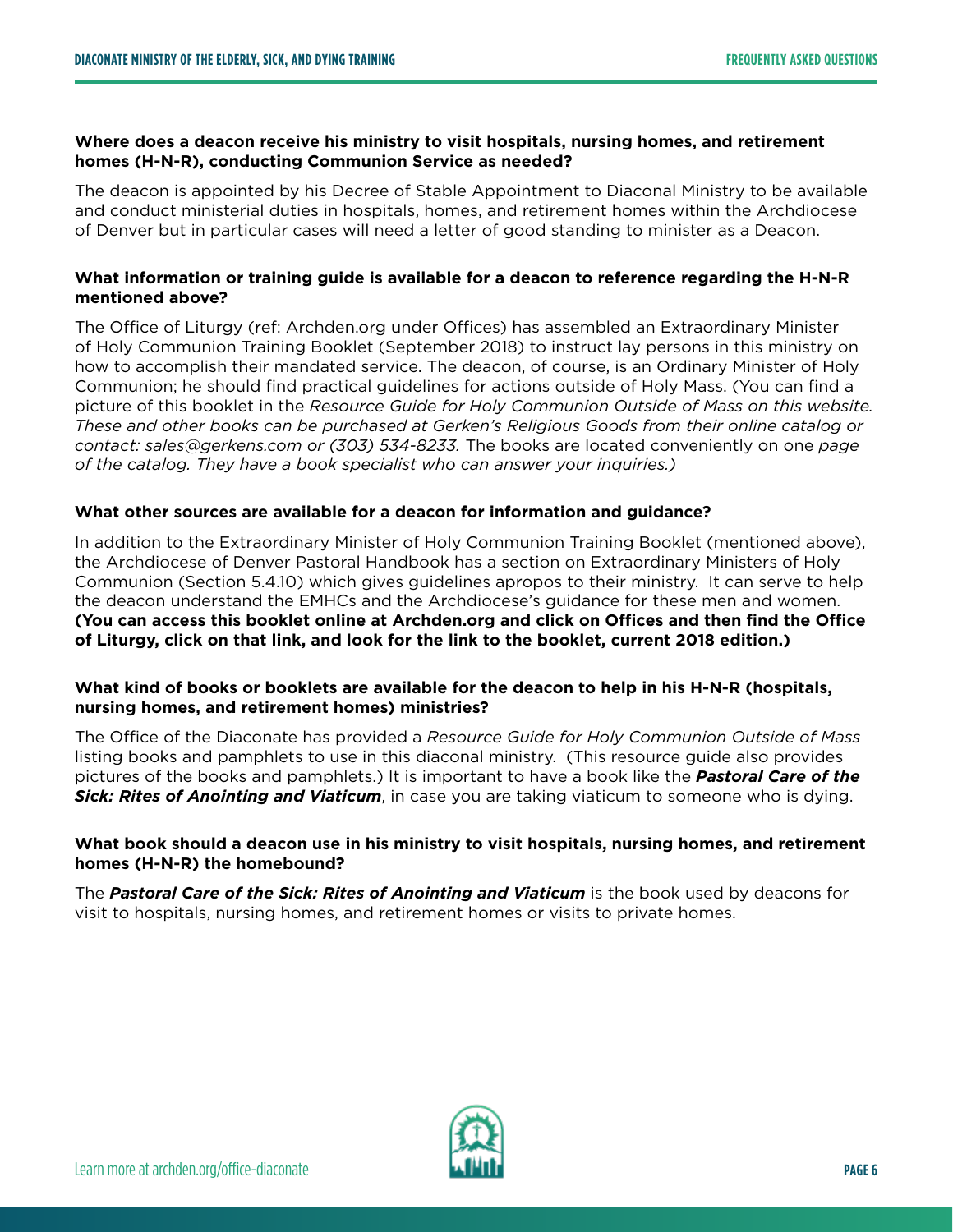## RESOURCE GUIDE FOR HOLY COMMUNION OUTSIDE OF MASS

The following list are books or booklets available for Holy Communion Outside of Mass. These can be tailored for Deacons and Extraordinary Ministers of Holy Communion. **(Pictures of the books or pamphlets are provided for visual reference.)**



**A Ritual for Lay Persons\*** Liturgical Press ISBN 978-0-8146-6505-3 (Lexide cover) 2012

| Administration of         |                                              |                                                          |
|---------------------------|----------------------------------------------|----------------------------------------------------------|
|                           | Communication to the Sick                    |                                                          |
|                           | bir an Estepandinary Minister                |                                                          |
|                           | making ally here, or constantables of        |                                                          |
| OF 198 AR'S.              |                                              |                                                          |
| EX CRASTER TWEY & 1764    |                                              |                                                          |
| <b>GREENLAND</b>          |                                              |                                                          |
| of the declinering deal-  |                                              |                                                          |
|                           |                                              |                                                          |
|                           | Fanco do Bins famino und all who however.    |                                                          |
| and a                     |                                              |                                                          |
|                           | The grows of our lived lence Christ,         |                                                          |
|                           | and the reservation of the Maly Spark        |                                                          |
| he with you all.          |                                              |                                                          |
|                           |                                              |                                                          |
| and the Lord Issue China. | Cruis to you and you's financial ear indier- |                                                          |
|                           |                                              |                                                          |
|                           |                                              |                                                          |
| <b>PERTIENTIAL ACT -</b>  |                                              |                                                          |
|                           |                                              |                                                          |
|                           |                                              |                                                          |
|                           |                                              | Blackberg and stolens, for an animate-tailing eral view. |
|                           |                                              | and an person was allow far this samed addression.       |

#### **Administration of Communion to the Sick by and Extraordinary Minister, Order of Saint Benedict**

Liturgical Press 2011 Small pamphlet-hard paper



**Pastoral Care of the Sick: Rites of Anointing and Viaticum\*\*** 

Catholic Book Publishing Corp. (T-156) 1983 ISBN 978-0-89942-156-8



#### **Communion of the Sick**

(bilingual) Catholic Book Publishing Corp. (T-82) ISBN 978-0-89942-082-0) 2013 Green cover

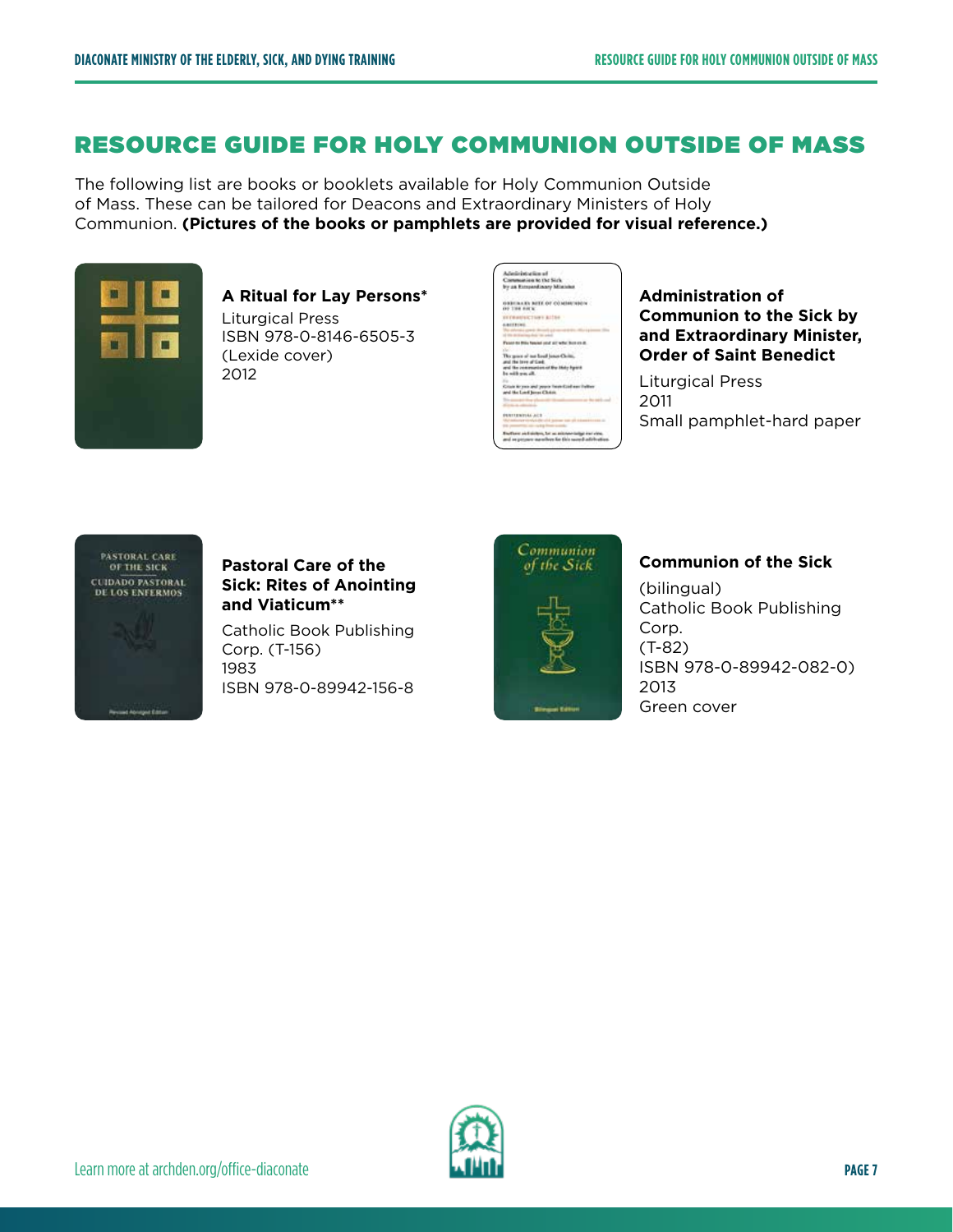

**Administration of Communion and Viaticum by an Extraordinary Minister of Holy Communion**

(bilingual) USCCB June 2018 ISBN 978-1-60137-335-9



Communion of the Sick

#### **Communion of the Sick**

Liturgical Press ISBN 978-0-8146-3455-4 2012 Navy cover

| <b>Enty Cos</b>                        |   |
|----------------------------------------|---|
| <b>Juliable Mass</b>                   |   |
| Y. 1999                                |   |
| <b>ALLEY CALL</b>                      |   |
| <b>FRETH CARS</b>                      |   |
|                                        |   |
|                                        |   |
|                                        |   |
| an academ for                          |   |
| 44944<br>٠                             |   |
|                                        |   |
|                                        | ᅮ |
|                                        |   |
|                                        |   |
| <b><i>SWEETHING</i></b>                |   |
| GREENWE                                | . |
| <b>The developing</b>                  |   |
| programmer and                         |   |
| <b>And with your sy</b>                |   |
|                                        |   |
|                                        |   |
|                                        |   |
| <b>SPRINGERMAN MYTHE SENSY MATER -</b> |   |
| Will move observed Warning of a        |   |
|                                        |   |
|                                        |   |
| <b>NOT WIRTS 0.8</b>                   |   |
|                                        |   |
|                                        |   |
| <b>Geetberry</b><br><b>TRANSIS</b>     |   |
| 400                                    |   |
| ar alfasis (es                         |   |
|                                        |   |
|                                        |   |

#### **Holy Communion Outside Mass Order of Saint Benedict**

Liturgical Press 2012 Small pamphlet-soft paper

\*Expensive book (Lexide cover) at approximately \$16.95. The more expensive fake leather book is \$29.95.

\*\*Do not know if this is updated to 2011 changes to the Roman Missal.

The Vendors are listed with the books, they can also be purchased locally at Gerkens: Gerken's Religious Supplies (gerkens.com)

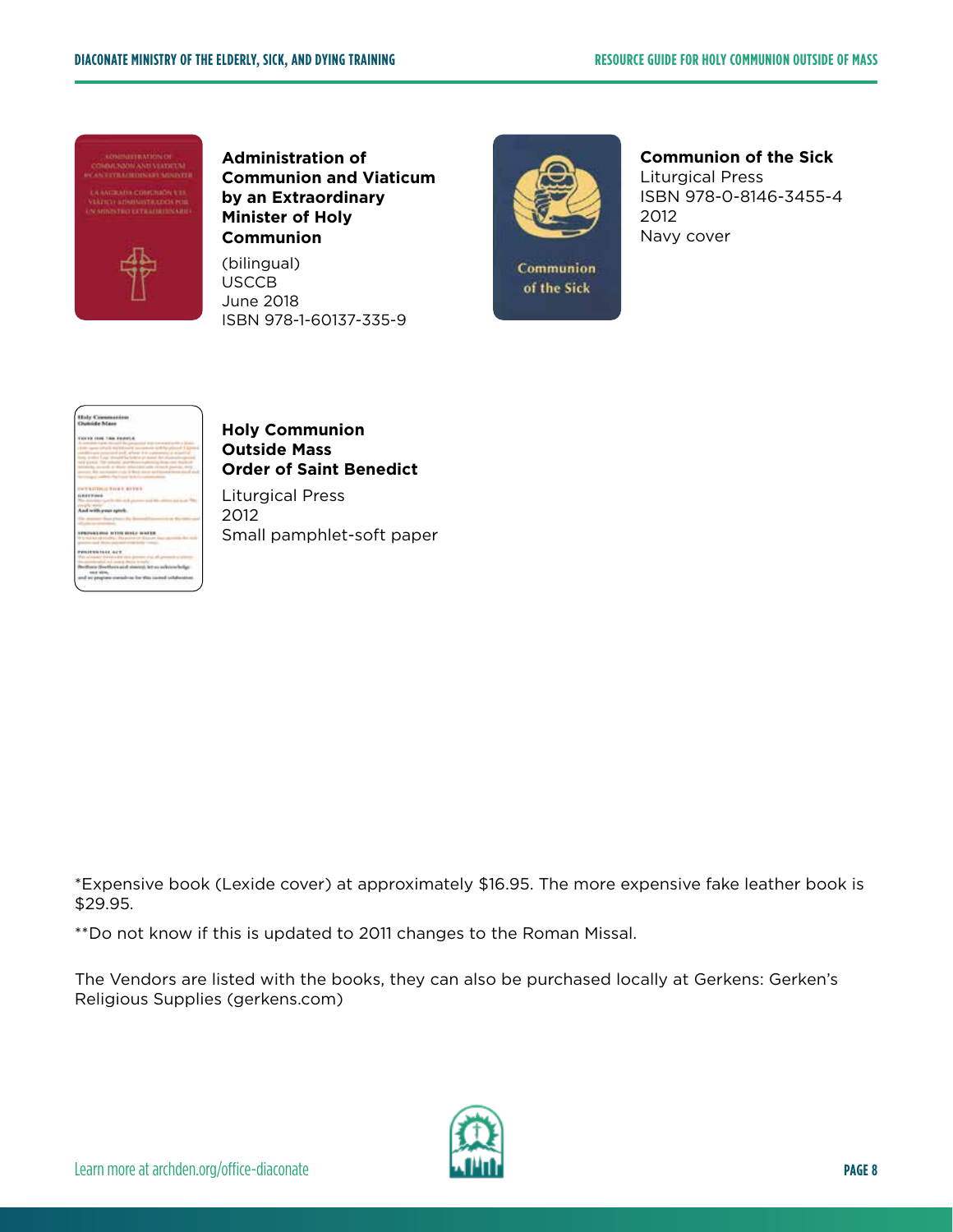## SITUATIONS & SCENARIOS IN MINISTRY TO CARE FACILITIES

### **Communion Services**

#### **Are there guidelines to help me with my visit?**

The Archdiocese Liturgy Office should be contacted about the guidelines they provide for training Extraordinary Ministers of Holy Communion(EMHC). The Archdiocese of Denver "EMHC Training Booklet" can be found here: https://archden.org/office-liturgy/ministry-guidelines-policies/. Keep in mind, that if a priest or deacon is present, they have precedence and should administer the Sacrament of Eucharist as they are Ordinary Ministers and are "ordered" to administer the Eucharist.

#### **When coordinating volunteer Extraordinary Ministers of Holy Communion (EMHC) to offer communion at a particular retirement facility where the volunteers are from across multiple parishes, is there standardized training to be provided by the ministry lead serving the retirement facility?**

The Archdiocese Liturgy Office should be contacted about the guidelines they provide for training Extraordinary Ministers of Holy Communion(EMHC). The Archdiocese of Denver "EMHC Training Booklet" can be found here: https://archden.org/office-liturgy/ministry-guidelines-policies/.

#### **Should each EMHC be mandated and currently serving at their parish?**

Yes. Their service at the parish may include parish Masses or may be exclusive to communion services in a care facility setting or visiting the homebound.

#### **How often should the retirement ministry volunteers be retrained?**

Retraining for the ministry is at the discretion of the ministry coordinator based on identifying need, new volunteers, and changes in ministry protocols. Retraining may coincide with the need to mandate/re-mandate ministers as based on the Archdiocese of Denver guidelines.

#### **COVID precautionary protocols: how to address/involve those volunteers who decline to receive Covid vaccinations (or observe masking protocols) when they are barred from entry into the retirement facility?**

While they are unable to serve in-person, perhaps they can be involved in a virtual meeting or a recorded presentation. They could also be involved praying for the ministry, those serve and moreover, the residence of the Retirement facilities.

#### **In a communion service, there may be present non-Catholics and non-practicing Catholics. There can potentially arise uneasiness or friction between them and the minister. This is especially noticed when praying and in the offering of communion, where these residents may feel excluded and unwelcome.**

This can be a pastorally (a statement prior to your Communion Service explaining the guidelines of receiving Communion prior to starting the Communion Service is very helpful.) approach by putting more emphasis on the Word of God and prayers, inviting those who cannot receive communion to participate fully in these parts of the service. At the time of communion, the recitation of the prayer of Spiritual Communion would be appropriate. Personal contact with these residents, outside of the service, either before or after, can help in expressing care and charity toward them. Where necessary, simply express the reality of the Eucharist and why it is necessary for those not in position to receive, to simply ask for a blessing.

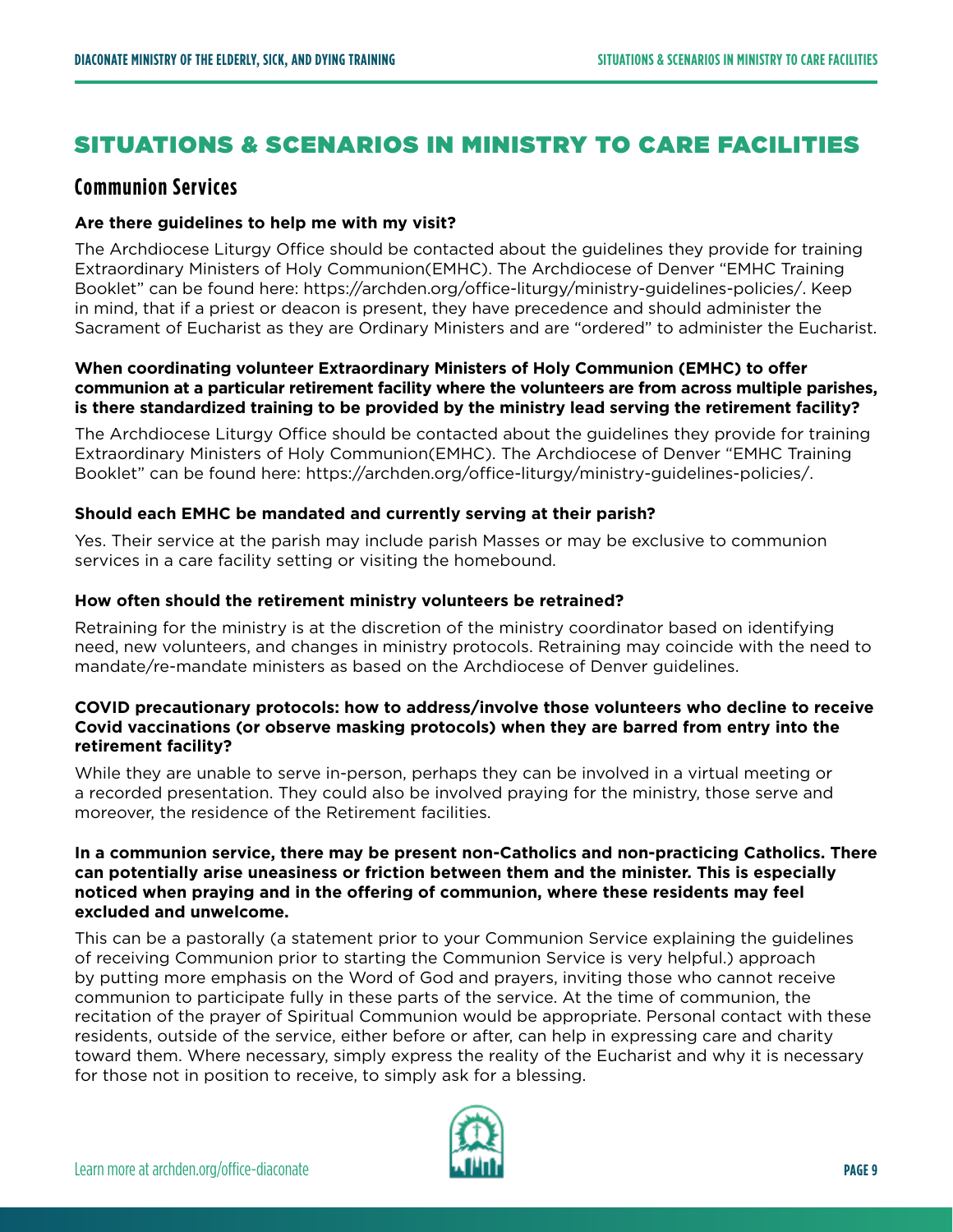#### **In celebrating a scheduled communion service at a facility, the center personnel do not invite and help the residents to attend, nor do they assist by setting up the area with table(s) and chairs.**

This situation may be worked out with requesting the specific help needed from the care facility personnel. There may be a need for the minister to do some advanced set-up and invitations to residents. There may be fewer attendees present for the service, and therefore the need to visit more residents room-to-room.

#### **After removing the Eucharist from the parish tabernacle and taking the pyx to the retirement facility to distribute Holy Communion, if there are additional consecrated hosts left after the visit. Is it more reverent/appropriate to personally consume the hosts or to bring the consecrated hosts back to the parish to be reposed with those already present in the tabernacle?**

In all moments and situations, reverence for the Body of Christ must be maintained. This includes the time of receiving or taking hosts from the tabernacle, transporting them without delay to the communicant(s) and, immediately afterwards, returning them to the tabernacle or consuming the remaining hosts. A general rule can be to return them to the tabernacle, if access is possible, if there are five or more hosts. If there are less than five hosts remaining, they may be consumed by the minister. This consumption of the remaining hosts should be done in a way that is not observed by residents. If possible, to avoid a large remaining number of hosts, as accurate a count as possible of the number of people who will be receiving communion should be known beforehand.

## **Visiting Residents**

#### **Are you permitted to assist retirement residents with sitting up, retrieving a cup of water, etc. when administering Holy Communion? Or are these activities considered "providing care" and therefore prohibited?**

Assisting in moving them physically should not be attempted. Ask facility personnel for help. An exception may be in helping someone already in a wheelchair to attend or otherwise find a place to sit at a communion service. If water is already provided for the resident(s), it may be appropriate to hand them the cup.

#### **Should you give the Eucharist to a resident who is listed as Catholic and marked as desiring to receive the sacrament, but who does not appear to be mentally lucid?**

In other words, you are uncertain of whether the individual comprehends the sacrament being received in the host. Yes, it is appropriate, even if they are not mentally lucid at that moment.

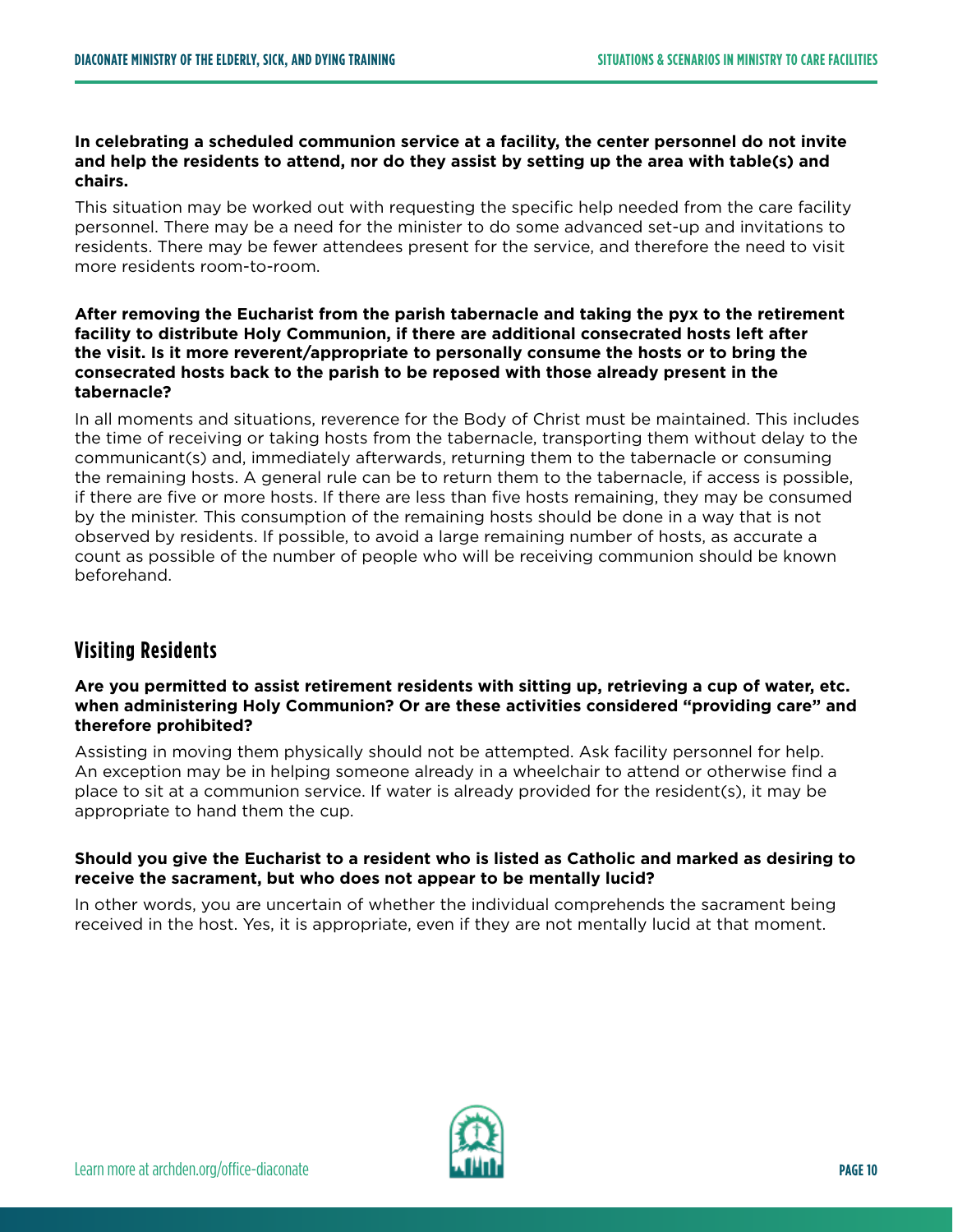#### **How to deal with retirement residents who are asleep when you arrive to their room? Is it appropriate to wake them?**

If so, in what fashion? If you know from previous conversations the resident's desire to be awakened, it may be appropriate to try to awaken them. Otherwise, it is better not to awaken a sleeping resident.

#### **It is sometimes difficult to find a family point-of-contact for visits, especially if there are needs with scheduling or with other competing visitors.**

When possible, this point-of-contact may be determined through the facility/company. If this information cannot be shared with the minister, the minister may leave their contact information with the facility, asking that it be given to the family and requesting contact.

#### **There is a situation of determining the frequency of requesting priest visits, including the offering of sacraments (Mass, confessions, anointing of the sick).**

This may be determined best in consultation with the priest(s) who schedule visits to this facility. Recognize also, that if it is an emergency anointing that the priest should be contacted and a confirmation for the time of his visit should be determined.

#### **We observe a "failure to thrive" situation. Failure to thrive is mainly extremely poor living conditions, soiled bedding, spoiled food, dirty bathrooms, meds not getting dispensed, etc. it's basically an elderly person being left to fend for themselves when they can't.**

This may be the reality of the situation. There may be opportunities to share this information with family members for their consideration. There is a state board that regulates these facilities. Most likely, the state has already given a low rating to the facility, and they are, hopefully, taking steps to improve conditions. Also, recognize that, as Deacons, we are mandatory reporters of elderly abuse. If this is the case, the local law enforcement agency should be notified immediately.

#### **A care facility within a deacon's parish boundaries has previously received ministries, coordinated through the archdiocese, from an order of priests at another parish/high school. These ministries at the facility are subsequently withdrawn. Is the deacon free to coordinate a communion service and other ministries with the facility? And who does he need to inform of the arrangement?**

There can be a communication to the archdiocese to request clarification of the situation and, if appropriate, to make known the intention of offering to minister to this facility. The Pastor of the parish whose territory includes this facility should be informed and permission granted by him.

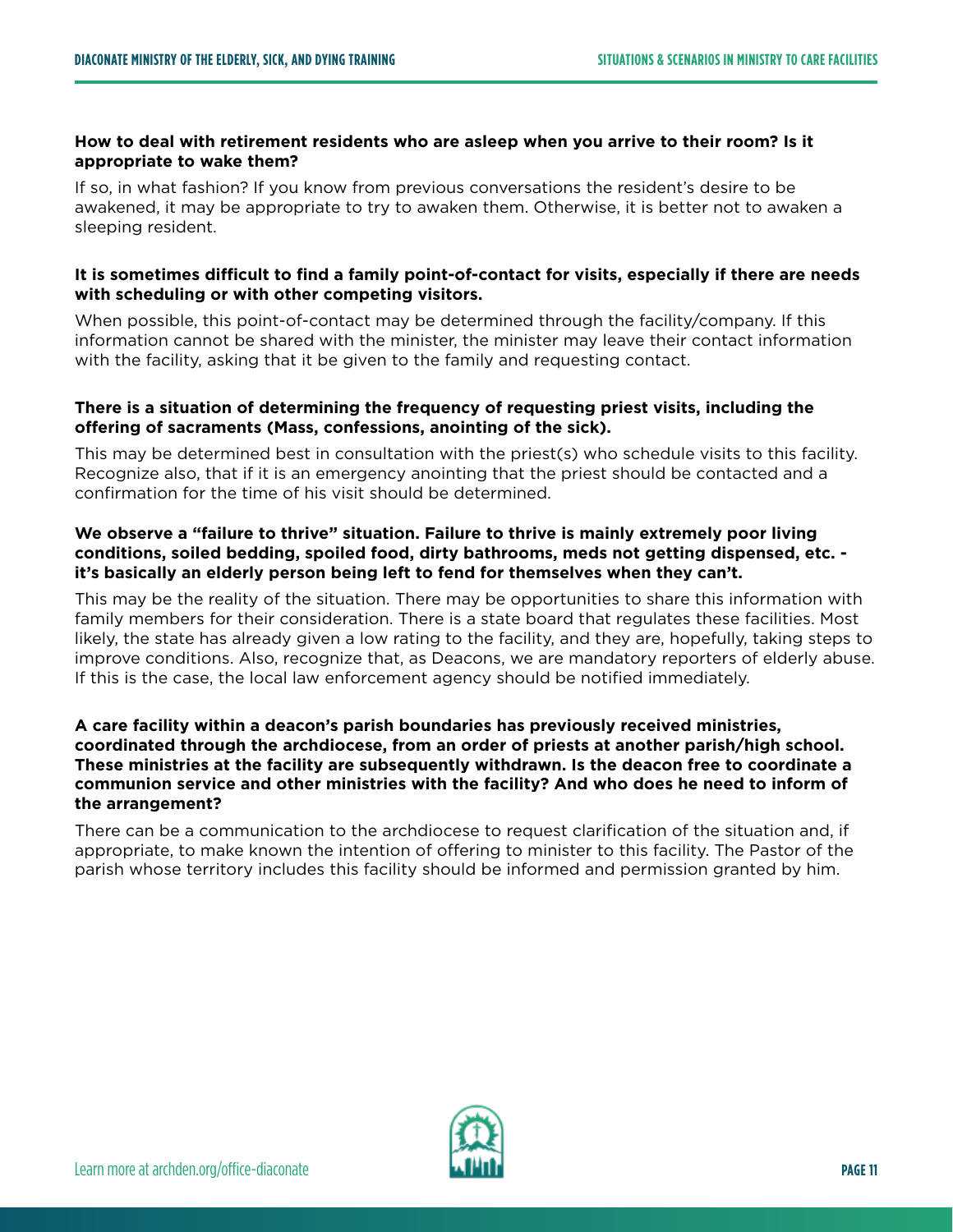## **Hospitals**

#### **What happens when I find out that the patient being visited, in the hospital, is in isolation?**

If you check in with the Charge Nurse or the person monitoring the floor, they will tell you this. They will also inform you whether you can visit or not. If you can visit, they will require you to wear protective clothing provided by the facility. It is helpful to have the liturgical scripts, scripture readings, etc. on a phone or disposable printed copy in case you need to enter a quarantine area where taking a book in and out may not be a good idea. If you cannot, it would be good to meet with a family member, if possible, and assure them of your prayers for their loved ones.

## **General**

#### **Does a deacon need to check in with the receptionist or front desk at any facility or hospital they visit?**

It is recommended that a deacon announce himself or (in case of a hospital) check with the Charge Nurse on the hospital floor when visiting patients.

#### **What does a deacon do if he understands from a visit that a priest is needed?**

The deacon should check with the hospital chaplain or call the parish covering the facility or hospital. The chaplain may have the contact numbers in hand. They can also check with the pastor of the parish they attend. If they are local, their pastor should be able to anoint and provide an apostolic blessing.

#### **There are times when the laity ask me how to handle giving the Host to someone who has difficulty swallowing. What are some of the options we have for residents?**

If the resident has difficulty swallowing, the host should not be given. There is an opportunity to share scripture and to pray with the resident. In some situations, it may be determined that a small fraction of the host may be appropriate. Also, for any resident, having a drink of water available after consuming the host may be appropriate.

**Considering this previous scenario, how should a Host that touches the mouth of the resident and is returned after partially consuming it be handled? At the parish, we have an Ablution Cup to dissolve the Hosts before putting them down the sacrarium. How should the Host be handled if that is not available when a deacon or laity are at a residential care facility or visiting a homebound person?** 

One possible solution is to enfold the host in a cloth, use a container as an ablution cup, and when dissolved, pour the contents into an area with soil.

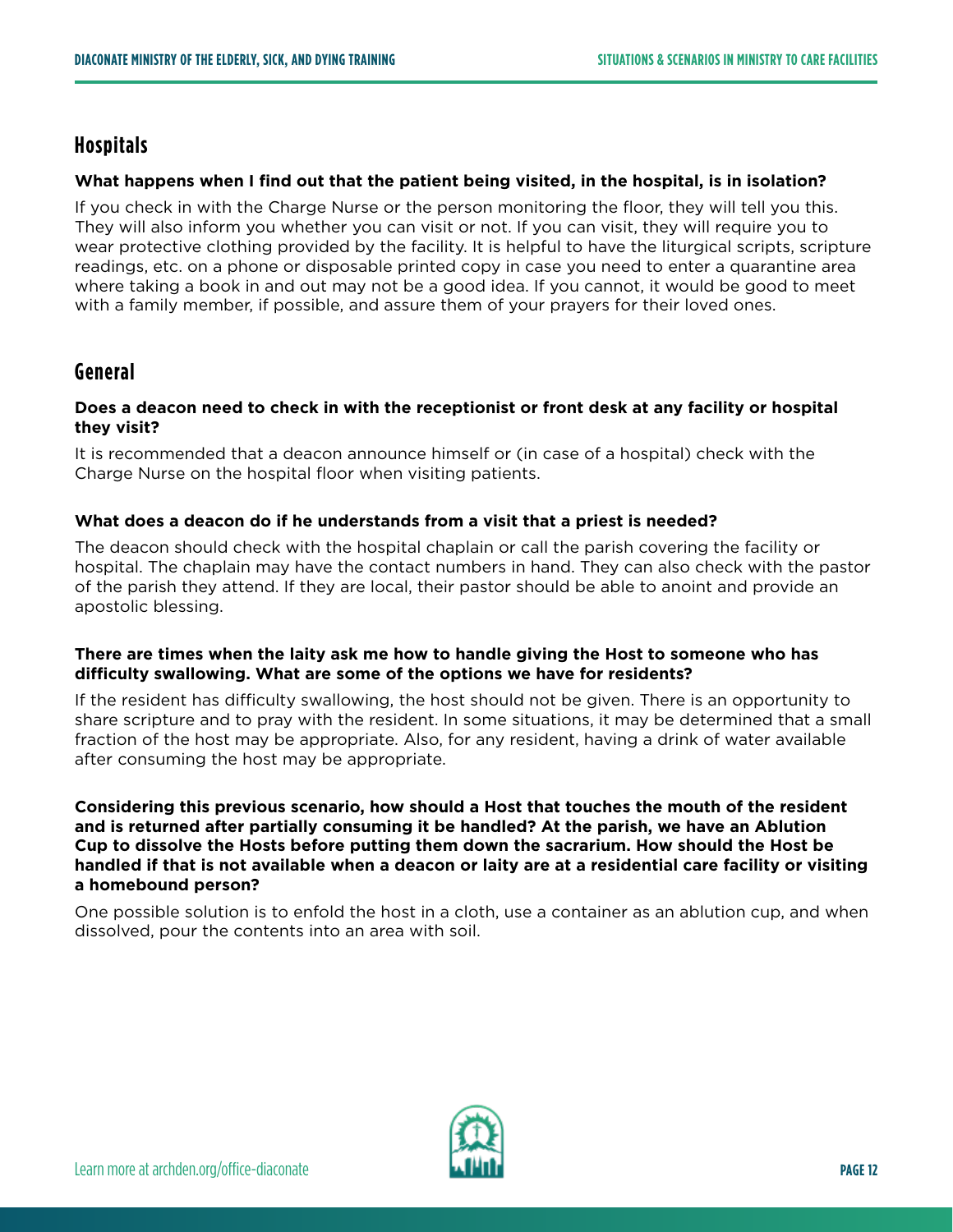## **Additional Suggestions – This is a Ministry of Presence!**

- » Ask if a frequent visit needs to be set up to come back on a regular basis.
- » Can something be brought to the communicant as a connection to the parish? A bulletin, a prayer card, a book, or other gift. This may be dependent on the nature of the need of the person. A small gift can bring joy.
- » Make time. Some people are good with a quick visit. Some may be lonely and may need a friend to just talk to. Bring a positive story, a smile, a laugh that they may encounter Christ in both the Eucharist and in the minister.
- » Ask about personal needs and prayer intentions. Keep a notebook afterwards of what was discussed with people so that the next time you go you can review past notes and follow up on prayer needs or conversations about people.
- » **Listen. And listen. And listen. That seems to be the most important thing to do.**

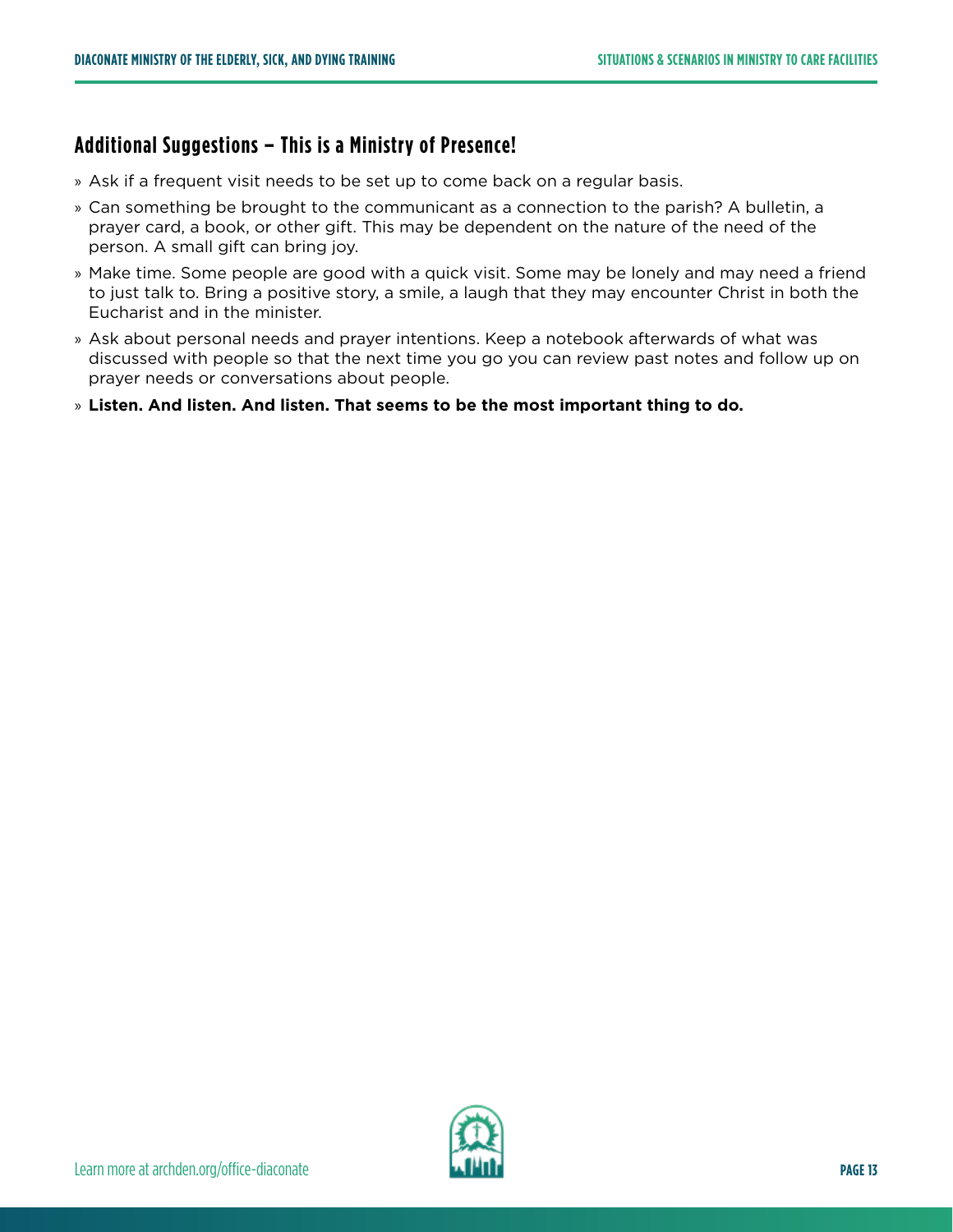## ENGAGING FAMILY OF THE RESIDENTS IN THEIR FAITH **JOURNEY**

## **The Love of Christ and the Good News**

We would like to provide support to our brothers and sisters that are living in retirement homes, assisted living care facilities or the homebound and their families with their spiritual needs.

Many times the prayers of the elderly and sick are often focused on their illness or disability and are willing to suffer through pain in an effort to get their children back to church if they are not going to Mass. If you or your family member would like to be contacted by a deacon for prayer intentions or spiritual guidance, please call or email the deacon listed below.

MASS TIMES

CONFESSION TIMES

#### **Prayer for renewed strength**

*0 Lord, my God, Please give me the grace to maintain my hope in you through all of life's changes and to taste and see your goodness.* 

*I praise you for the gifts you have showered on me for so many years.* 

*Help me find joy in a renewed strength of spirit. Please bless me with good health, and inspire me to be a good example to others.* 

*For you are Lord, forever and ever. Amen.* 

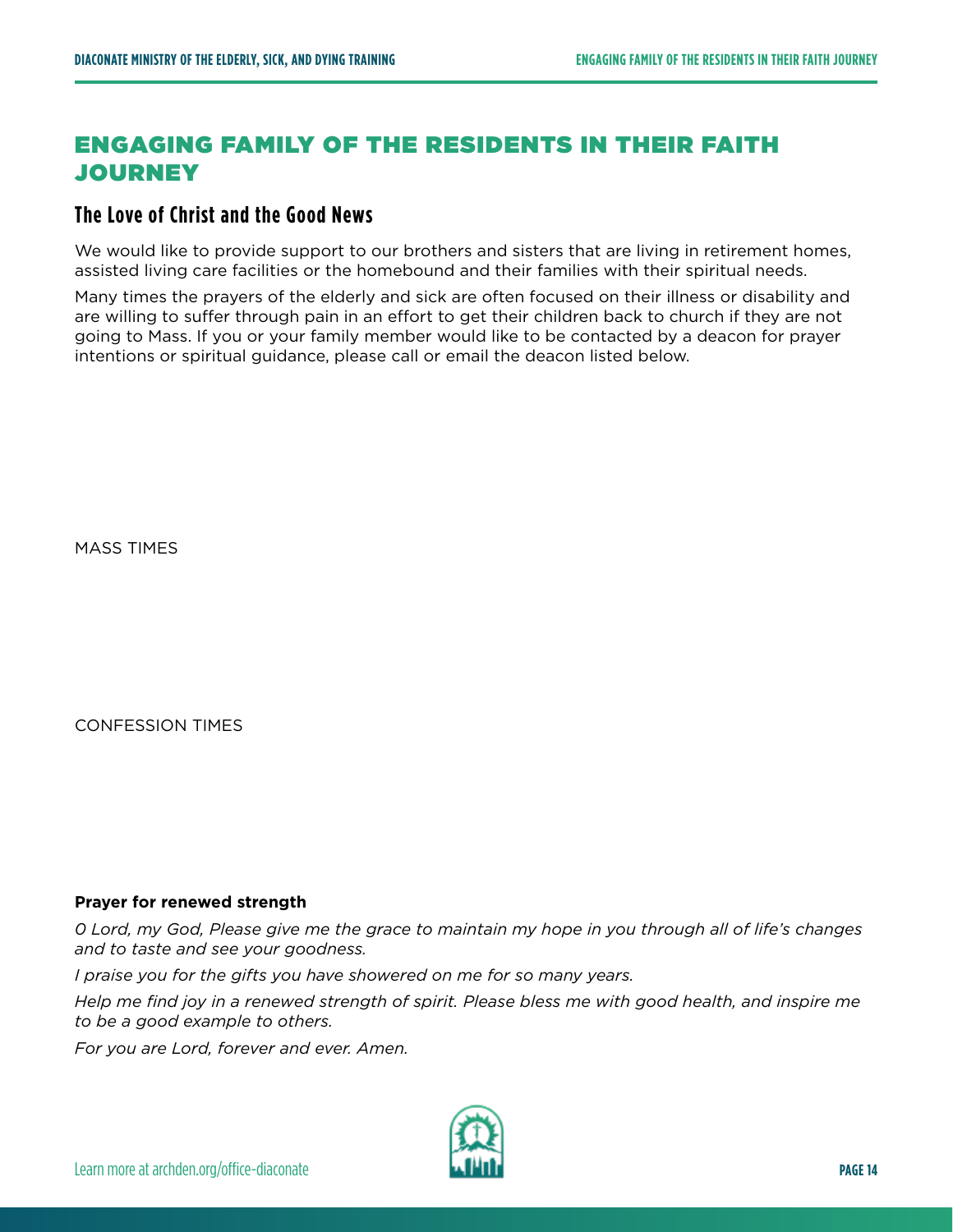## INVOLUCRAR A LAS FAM ILIAS DE LOS RESIDENTES EN SU VIAJE DE FE

### **El Amor de Cristo y las Buenas Nuevas**

Nos gustarfa brindar apoyo a nuestros hermanos y hermanas que viven en hogares de ancianos, centros de atención de vida asistida o los confinados en el hogar y sus familias con sus necesidades espirituales.

Muchas veces, las oraciones de los ancianos y los enfermos suelen centrarse en su enfermedad o discapacidad y estan dispuestos a sufrir el dolor en un esfuerzo por hacer que sus hijos regresen a la iglesia si no van a misa. Si deseas ser contactado por un diacono para intenciones de oración u orientación espiritual, por favor llama o envia un correo electrónico al diacono que se indica a continuación.

TIEMPOS DE MISA

TIEMPOS DE CONFESION

#### **Oracion por una fuerza renovada**

*Oh Senor, Dios mio, por favor dame la gracia de mantener mi esperanza en ti a traves de todos los cambios de la vida y probar y ver tu bondad.*

*Te alabo por los dones que me has colmado durante tantos anos.*

*Ayudame a encontrar la alegria en una renovada fuerza de espiritu. Por favor bendiceme con buena salud e inspirame a ser un buen ejemplo para los demas.* 

*Porque tu eres el Senor, por los siglos de los si glos. Amén.* 

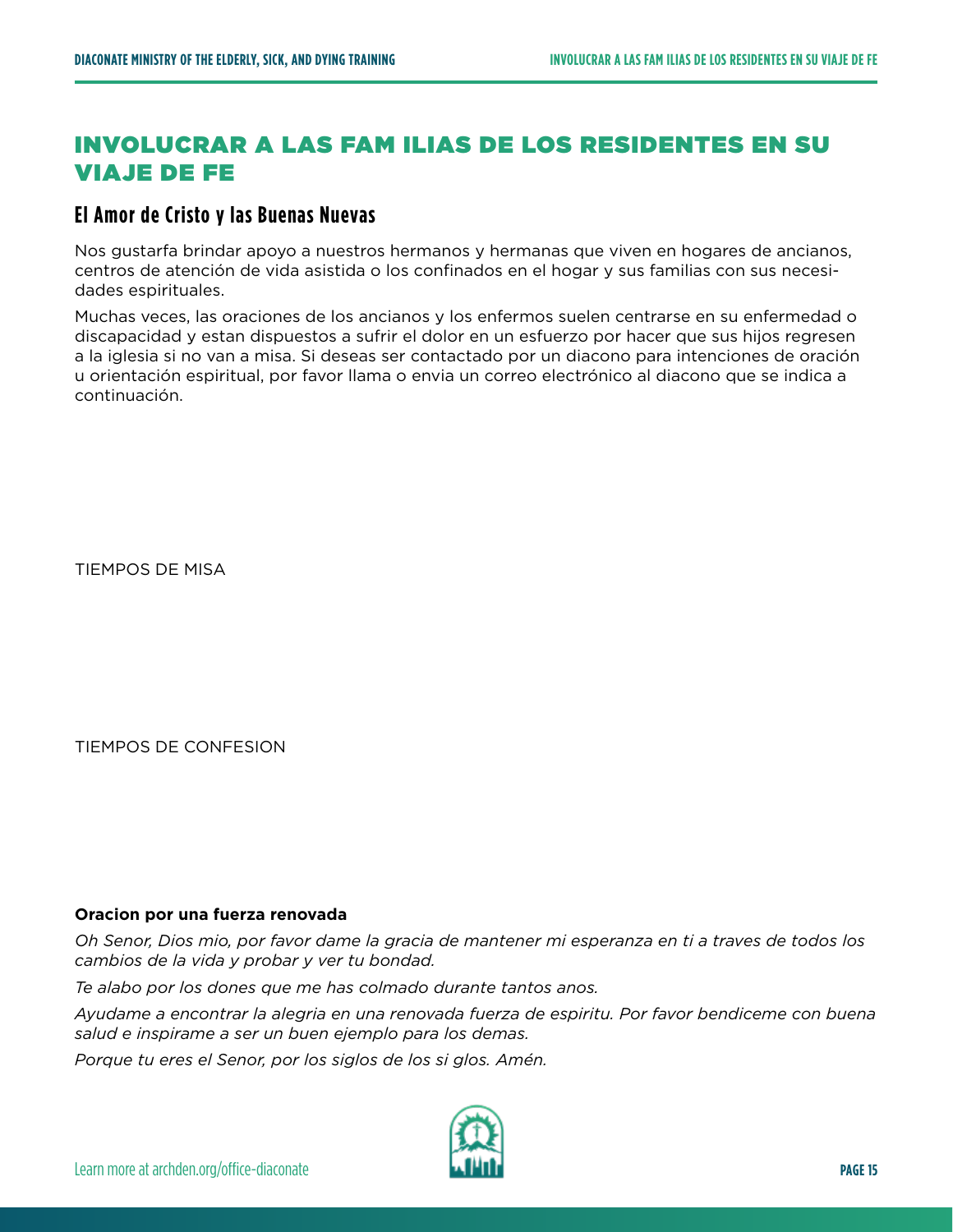## APPENDIX I - BEGINNING THIS MINISTRY

## **History**

A half century ago, parish Priests expended a major portion of their time and energy bringing Holy Communion to the sick or homebound. Each Priest would have a list of a few or perhaps several dozen persons unable to participate in Mass at church. Usually once a month, often trying to make that visit on a First Friday, the clergy would call upon those ill or confined, carefully carrying the Blessed Sacrament to them.

This pattern changed radically and rapidly after January 29, 1973. At that time Pope Paul VI issued an instruction on "Facilitating Sacramental Communion in Particular Circumstances." This document and a subsequent section published for inclusion in the Roman Ritual, "Holy Communion and Worship of the Eucharist Outside Mass," approved extraordinary ministers of Holy Communion.

Where insufficient numbers of ordinary ministers (Priests or Deacons) existed, trained and commissioned laypersons were now allowed to assist at Mass with the distribution of Holy Communion and to bring the Eucharistic Lord to those confined at home because of illness or other factors.

There was an immediate and swift implementation of those decrees in the United States. Within a mere decade extraordinary ministers of Holy Communion numbered in the hundreds of thousands. It would, to illustrate, not be uncommon today for a large development of a ministry for laypersons bringing Communion to the sick took on a remarkable, inspiring and positive life of its own.

Lay persons began to carry the Eucharistic Lord to those confined at home on a more frequent basis, even on Sundays. Such a desired practice was and is simply not physically feasible for parish Priests. But a corps of extraordinary ministers of Holy Communion could, did and continue to do just that.

A 1983 ritual book for the United States, *Pastoral Care of the Sick*, reflects that rapid and enormous development. In its introduction to a chapter on "Communion of the Sick," the text states that Priests with pastoral responsibilities should arrange that the sick or aged, even though not seriously ill or in danger of death, be given opportunities to receive the Eucharist frequently, even daily, especially during Easter Time and particularly on Sundays.

This was not a possibility 50 years ago. Thanks to the introduction of extraordinary ministers of Holy Communion, it is indeed possible and has currently become a common reality in American parishes.

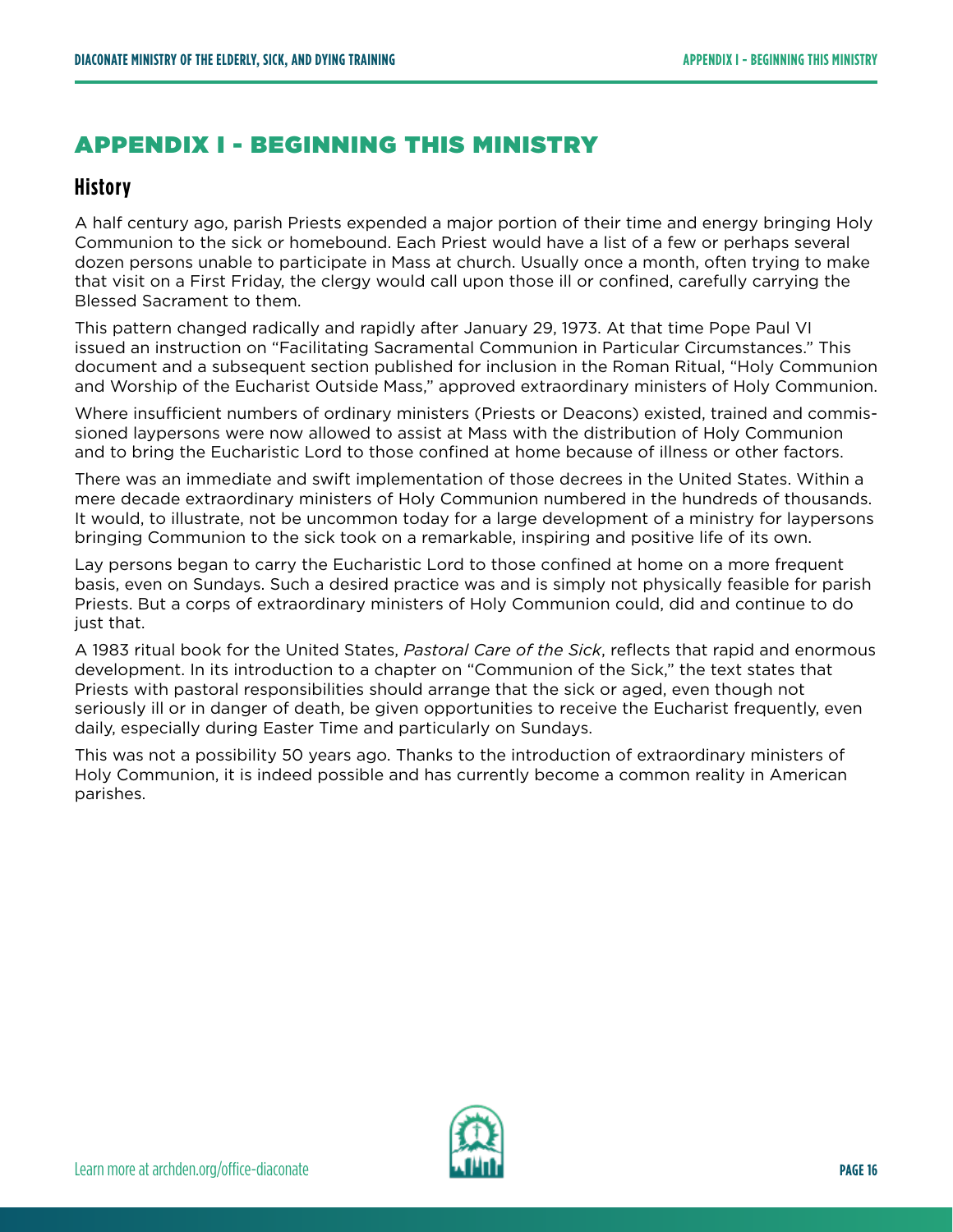## **Initial Procedure**

Those who will for the first time serve as extra-ordinary ministers of Holy Communion to the sick should find the following explanatory steps helpful:

- 1. A parish Priest or his delegate will identify the who, where and when of the person(s) to receive Communion.
- 2. The minister needs a special closed vessel in which to carry the host. This could be a metal pyx, a leather container or a cloth burse.
- 3. The Priest or his delegate will indicate how the Blessed Sacrament host will be obtain, ideally within Mass, but possibly outside a Eucharistic celebration.
- 4. The extraordinary minister of Holy Communion, if at all feasible, proceeds directly and without delay to the home of the confined person.
- 5. Upon arrival, the minister may sit down and visit for ·a few minutes in a friendly way with the sick person and others who are present.
- 6. After establishing that cordial rapport, the minister shifts the tone of the experience and begins the Communion ritual. The confined person may have prepared a table with white cloth, candles, crucifix, glass of water and spoon. In most circumstances, however, that will not be the situation. In such instances, the minister merely finds a suitable spot upon which to place the Communion vessel, a location where all can see the pyx, container or burse.
- 7. The minister follows the ritual provided (pages 9-41). Reading through these texts beforehand will provide a greater familiarity with the prayers and readings as well as afford an opportunity to decide which options will be selected during the actual carrying out of the rite.
- 8. Afterwards, the minister either returns the vessel to the parish or retains it for future occasion
- 9. If this is to become a continual and regular responsibility, the minister will want to study Appendices II and III, "Pastoral Guidelines" and "Inner Qualities" (pp. 45-51).
- 10. If time and circumstances permit, it might be very fruitful to read the appropriate Gospel to the Communicant.. Appendix II, Section 4, *Sacred Scripture*, p. 46, and Appendices V and VI (pp. 54-64) will be helpful in that task.

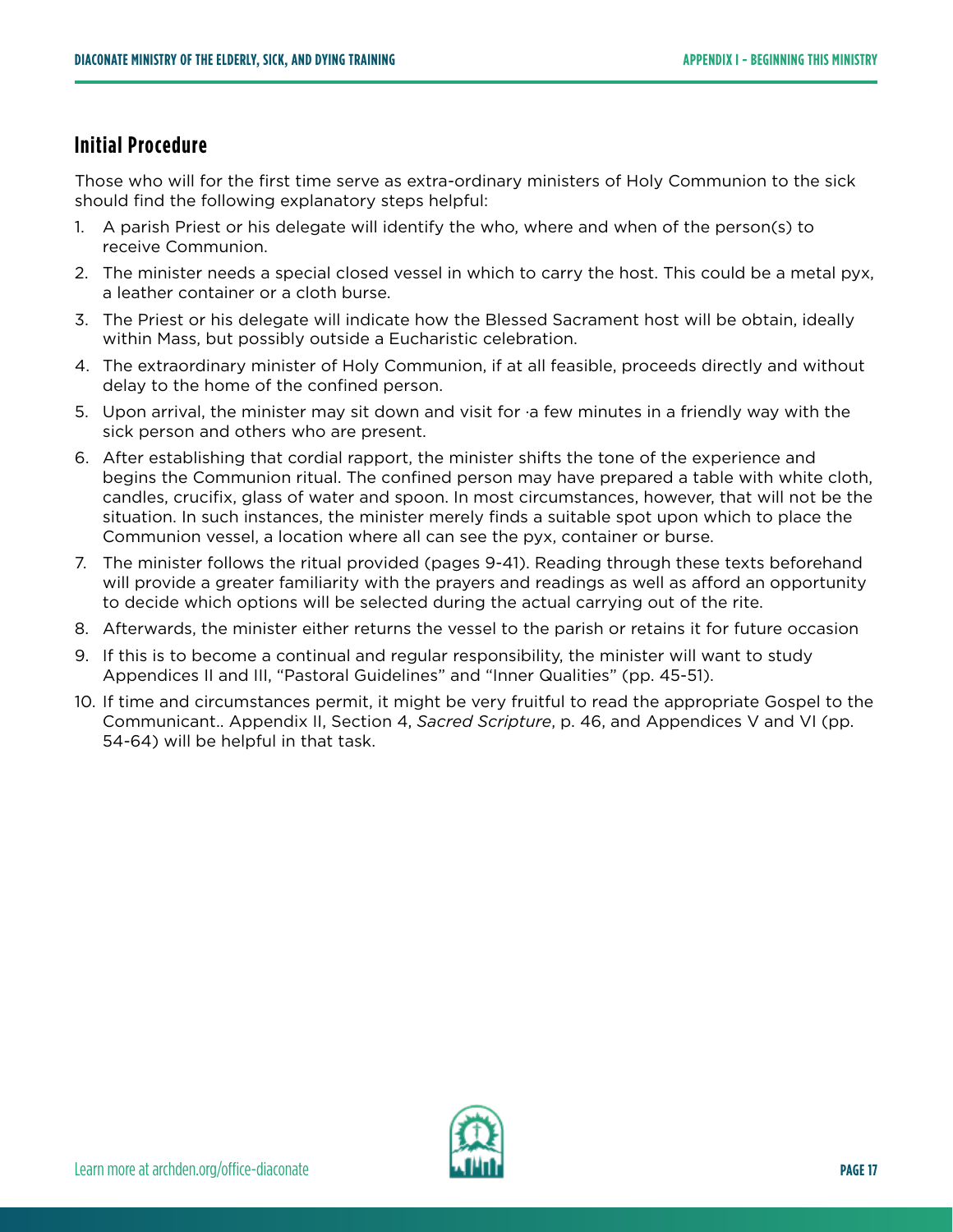## APPENDIX II - PASTORAL GUIDELINES

Extraordinary ministers of Holy Communion who carry the Eucharist to those confined at home may find these pastoral suggestions useful.

## **I. Official Instructions**

The "Introduction" to the Rite for Communion of the Sick contains in the typically succinct, but profoundly rich style of Church documents many practical, theological and spiritual truths pertinent to this ministry. Those selected for this noble task would do well to read, study and ponder these few pages (pp. 5-7).

## **2. Church Community**

A close connection does or should exist between the healthy believers gathered for Mass and those confined persons unable to be present. In addition to prayer for the sick during every Eucharistic celebration, two specific possibilities can underscore this link between those in church and those at home.

- a. A Simple Process. The ministers to the sick come forward for Holy Communion with the rest of the community in the usual fashion. However, before their own reception of the host, they open the Communion pyx, container or burse and indicate how many consecrated hosts they need. After placing the filled pyx in their pockets, they receive the Lord themselves and return to their seats, later embarking upon this journey of love to the homebound.
- b. A Solemn Process. In this ideal, but not always feasible procedure, the ministers to the sick leave their pyx, containers or burses before Mass with those arranging the liturgy, indicating how many hosts are required. During the distribution of Communion, appropriate persons place the desired numbers in each container and leave these on the altar. Following the Prayer after Communion, the presiding Priest summons the extraordinary ministers of Holy Communion forward and addresses them with these or similar words:

"You special and extraordinary ministers of Holy Communion to the sick, receive the Eucharistic Lord and carry Christ to our beloved homebound parishioners. Tell them we care about and are praying for them. Mention today's message (*here the Priest may summarize the Homily in one or two sentences*). Ask them to pray for us and to off er their troubles to God on our behalf."

After the dismissal of Mass, they join the altar ministers in the recessional.

## **3. Parish connections**

The ministers would do well to pick up a copy or copies of the weekly bulletin and bring these with them to the homebound. In addition, they might tape the Homily or at least make written or mental notes about its major points for use later at the home of those confined. Moreover, they also may recall any practical announcements made at the end of the Mass. This information would be communicated after the reading of Scripture and following the Communion service.

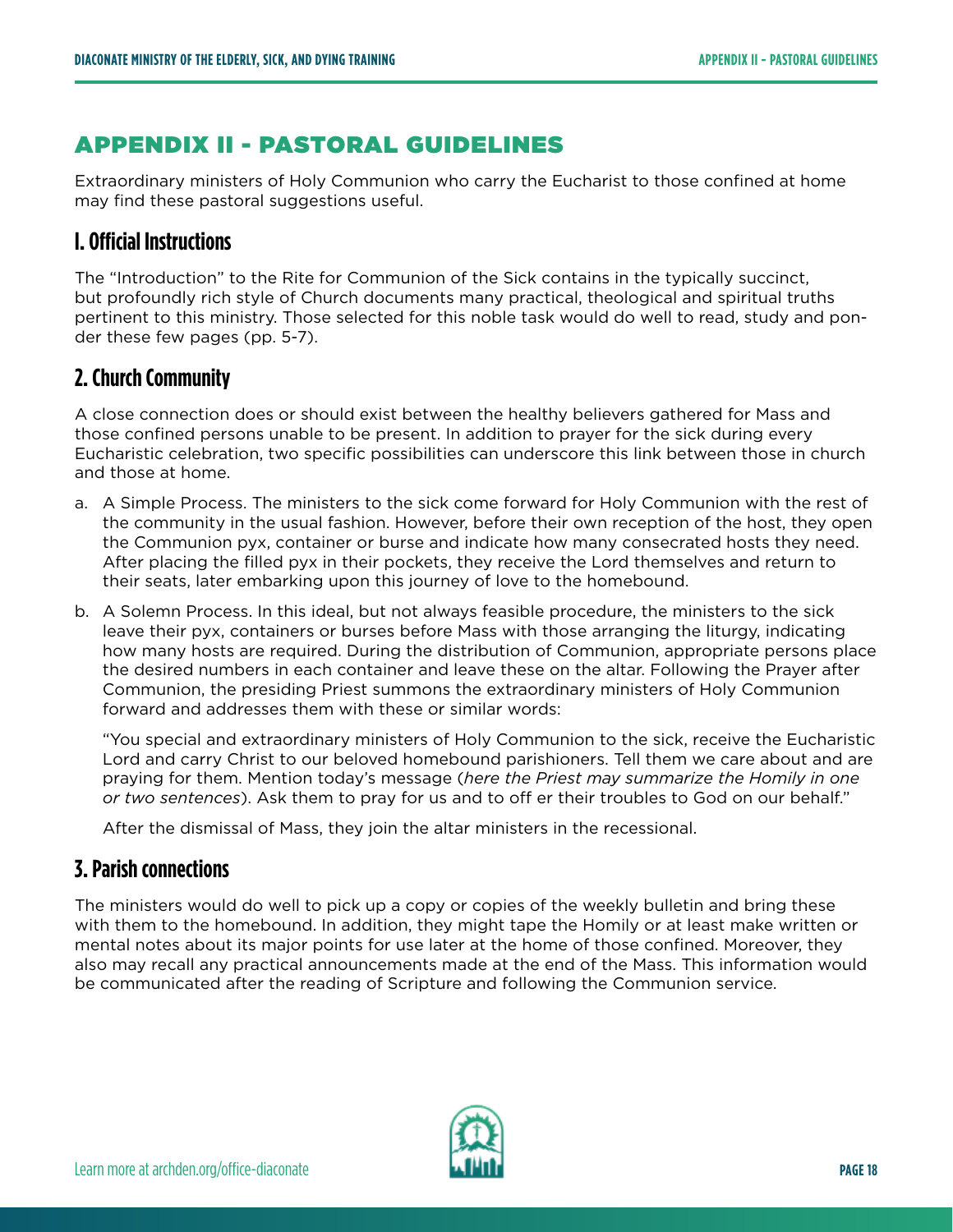## **4. Sacred Scripture**

The ritual provides five brief excerpts from the Gospel and the first letter of John. As a praiseworthy alternative to these texts, a minister might bring his or her own Bible and read the Gospel designated for that particular Sunday. Appendix V (pp. 54-59) indicates the correct Sunday for every year through 2029. Appendix VI (pp. 60-64) then identifies the proper Gospel for each Sunday and several major Feasts. A pocket-sized New Testament combined with this ritual booklet should make the task relatively simple and easy.

## **5. Universal Prayer**

By paying close attention to the Universal Prayer at Mass, ministers will have some ready-made intentions for the Universal Prayer with the homebound. They, of course, could also create their own petitions and invite further ones from those present. Appendix N offers guidelines and suggestions for them (pp. 52-53).

## **6. Priest's Presence**

Extraordinary ministers of Holy Communion are both desirable and necessary. But occasional or even regular visits by the parish Priest are equally welcome and even essential. Those homebound persons always will gladly receive their shepherd and usually be most grateful for opportunities to receive the Sacraments of Penance and Anointing of the Sick.

## **7. Interested Listeners**

Many of the homebound have few occasions to interact with others outside the immediate neighborhood. They thus normally will relish the occasion to visit at length with Communion ministers. Being interested listeners in such situations both fulfills Christ's command to love and greatly comforts those often lonely persons confined at home.

## **8. A Healing Touch**

Homebound individuals frequently feel isolated, cut off from the world which surrounds them. A light, gentle touch of hand, brow or head from the extraordinary minister of Holy Communion at some time during the visit helps bridge that gap and makes them feel connected with those outside the home.

## **9. Hispanic Homebound**

Because of the everincreasing number of Hispanic Catholics in North America, this booklet includes the Spanish version of the official ritual for Communion in Ordinary Circumstances and for Communion in a Hospital or Institution.